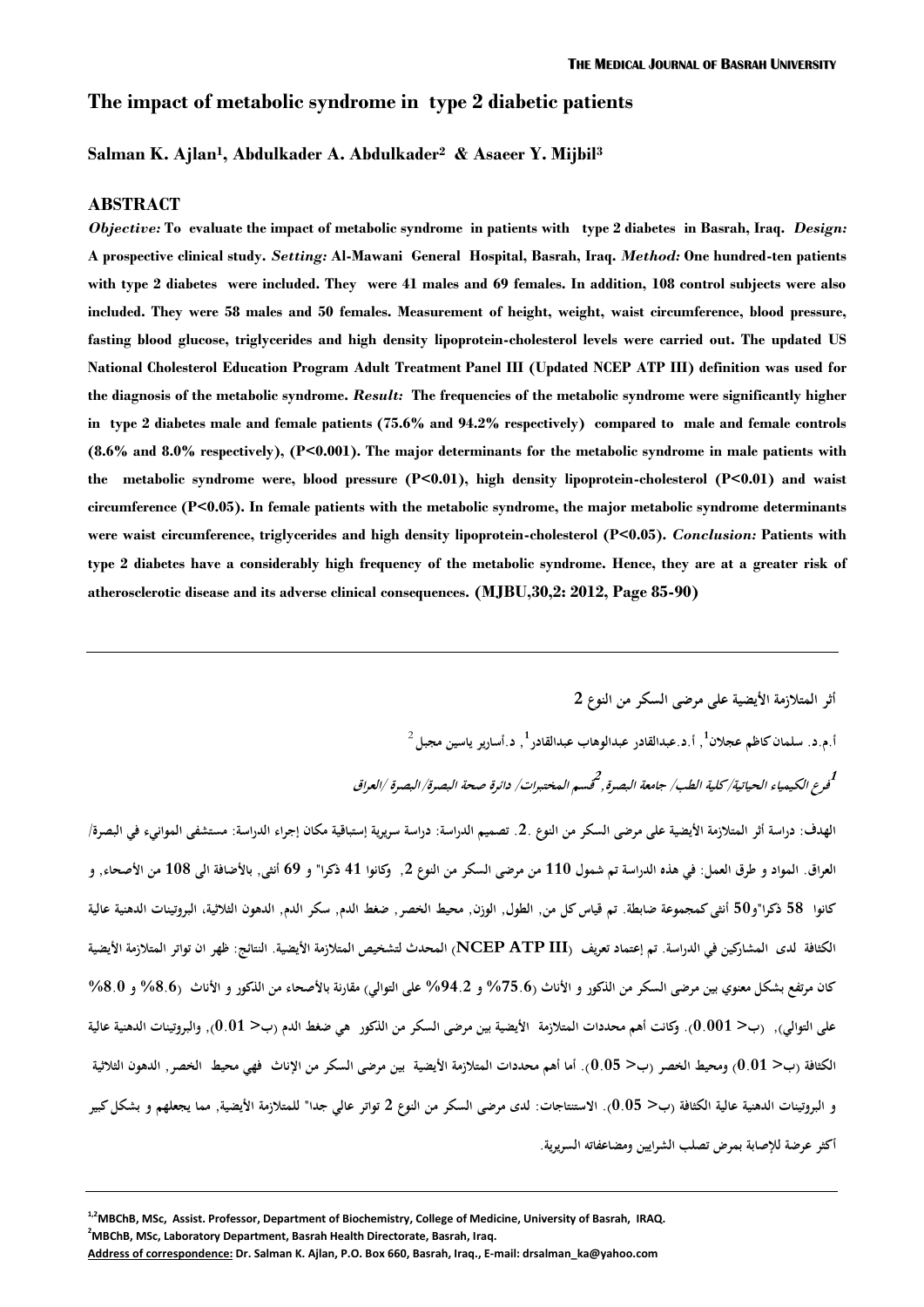## **INTRODUCTION**

he prevalence of type 2 diabetes (T2D) has tripled in the last 30 years.<sup>[1]</sup> Currently, T2D afflicts more than 20 The prevalence of type 2 diabetes (T2D)<br>has tripled in the last 30 years.<sup>[1]</sup><br>Currently, T2D afflicts more than 20<br>million people in the United States.<sup>[2]</sup> Although T2D is a heterogeneous disease, most patients with T2D have insulin resistance and the metabolic syndrome before the onset of T2D.<sup>[3]</sup> In fact, insulin resistance, hyperinsulinemia, dyslipidemia, and obesity precede the progression to T2D in 75% to 85% of patients.<sup>[4]</sup> The presence of the metabolic syndrome increases the risk and is highly predictive of new onset  $T2D$ .<sup>[5]</sup> The metabolic syndrome (syndrome X), also called "insulin resistance syndrome" is a cluster of disorders including central obesity, atherogenic dyslipidaemia, hypertension, impaired glucose tolerance as well as thrombotic and proinflammatory states.<sup>[6-9]</sup> That collection of diseases is associated with an increased risk of development of atherosclerosis, T2D and cardiovascular disease, thrombotic events and all–cause mortality.<sup>[10-12]</sup> It affects one in five people, and prevalence increases with age. Some studies estimate the [prevalence](http://en.wikipedia.org/wiki/Prevalence) of the metabolic syndrome in the United States to be up to 25% of the population.<sup>[13]</sup> It has been observed that the risk for incident T2D is up to 5 fold higher in individuals with the metabolic syndrome compared with those without the syndrome.<sup>[14]</sup> The presence of both the metabolic syndrome and insulin resistance has an additive effect, as these patients exhibit a 6-7 fold an increased risk for T2D.<sup>[15]</sup> This study was an attempt to evaluate the association between T2D and the metabolic syndrome and to evaluate the impact of the metabolic syndrome in T2D patients.

# **PATIENTS AND METHODS**

This is a prospective clinical study, conducted from April 2009 throughout October 2011. It included 110 patients with T2D, 41 males and 69 females, 33-80 years of age, attending Diabetes Centre at Al-Mawani General Hospital, Basrah, Iraq. In addition, 108 apparently healthy subjects, 58 males and 50 females, 32-70 years of age were included as a control group. Height, weight, and waist circumference (WC), systolic blood pressure (SBP) and diastolic blood pressure (DBP) were measured in patients and controls. The updated US National Cholesterol Education Program Adult Treatment Panel III (Updated NCEP ATP III) definition was used for the diagnosis of the metabolic syndrome.<sup>[7,16]</sup> Blood samples were collected in a fasting state and used for the estimation of fasting blood glucose (FBG) level and lipid parameters. FBG, triglycerides (TG) and high density lipoprotein-cholesterol (HDL-C) levels were estimated by enzymatic methods using kits from (Biocon for FBG, and Human for both TG and HDL-C). Statistical analysis was performed using SPSS program (version 16). The statistical differences was established by using the student's and Chi-square  $(X^2)$  tests. P<0.05 was considered to be statistically significant.

## **RESULTS**

Table-1, presents the physiological and biochemical characteristics of T2D patients and controls. Among males, SBP (P<0.05), DBP (P<0.001), and FBG (P<0.001) were significantly higher among patients compared to controls. In females, Also, SBP (P<0.05), DBP (P<0.01), and FBG (P<0.001) were significantly higher among patients compared to controls. On the other hand, WC showed no significant differences among diabetic patients and controls  $(P>0.05)$ . As shown in (Table-2), the frequencies of the metabolic syndrome were significantly higher in male and female patients with T2D (75.6% and 94.2% respectively) in comparison to male and female control subjects  $(8.6\% \text{ and } 8.0\% \text{ respectively}), (P<0.001).$ Table-3 presents the criteria of the metabolic syndrome in males. It demonstrated that, apart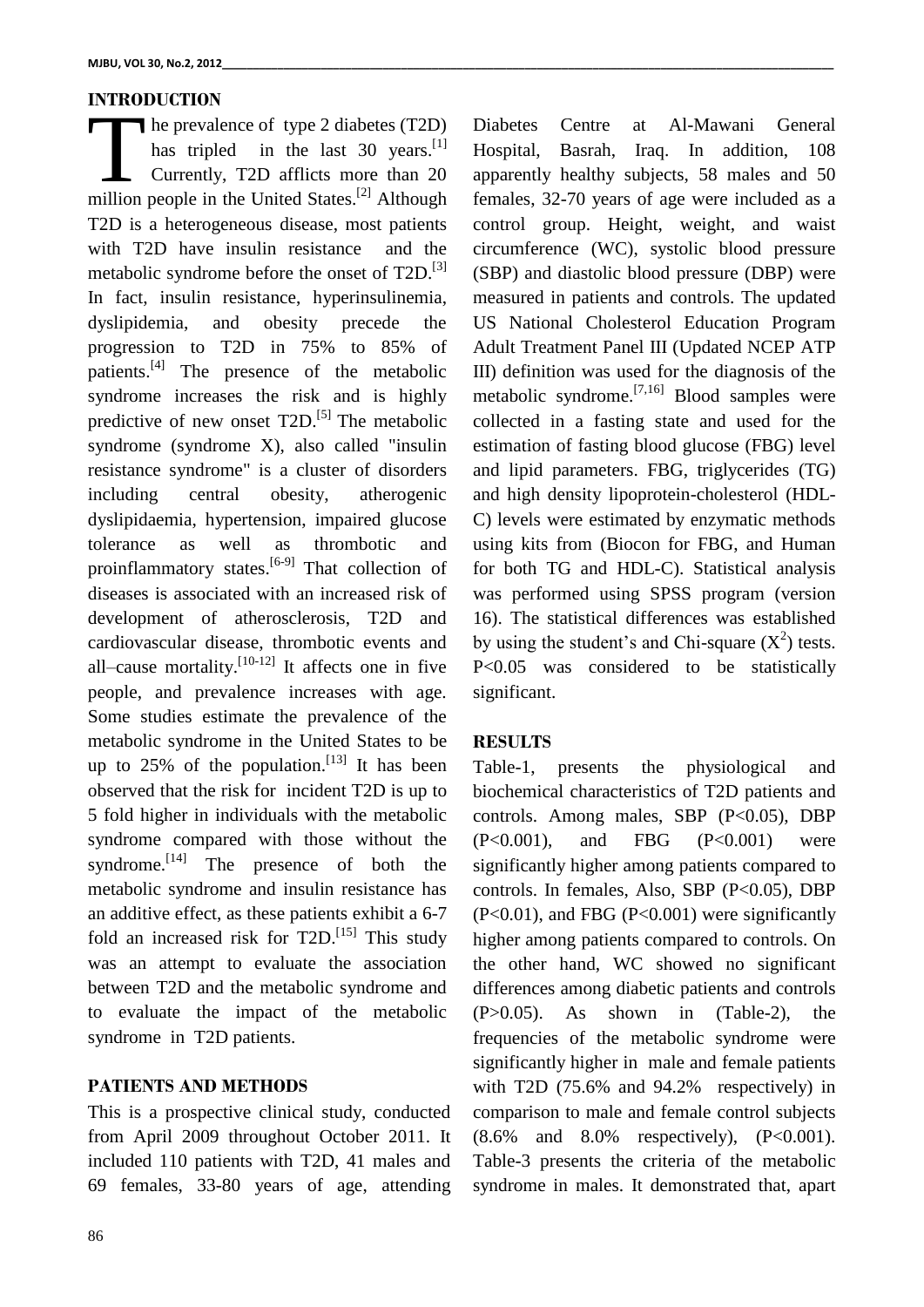from FBG, the significant metabolic syndrome determinants in T2D patients were BP (77.4%, P<0.01), HDL-C (48.4%, P<0.01) WC (64.5%, P<0.05). However, no significant differences shown with regard to TG  $(P>0.05)$ . The criteria of the metabolic syndrome in women are

presented in (Table-4). Apart from FBG, the significant metabolic syndrome determinants in T2D patients were WC  $(95.4\%, P<0.05)$ , TG  $(84.6\%, P<0.05)$  and HDL-C  $(70.8\%, P<0.05)$ . On the other hand, no significant differences shown with regard to BP ( $P > 0.05$ ).

|  |  |  |  | Table 1. Characteristics of T2D patients and control subjects |
|--|--|--|--|---------------------------------------------------------------|
|--|--|--|--|---------------------------------------------------------------|

|                  | T <sub>2</sub> D  | <b>Controls</b> | T <sub>2</sub> D | <b>Controls</b><br>(Females)<br>$n=50$<br>43.6(9.8) |  |
|------------------|-------------------|-----------------|------------------|-----------------------------------------------------|--|
| <b>Parameter</b> | (Males)           | (Males)         | (Females)        |                                                     |  |
|                  | $n=41$            | $n=58$          | $n=69$           |                                                     |  |
| Age (year)       | 56.3(9.8)         | 45.0(10.1)      | 51.2(10.2)       |                                                     |  |
| $WC$ (cm)        | 103.8(10.7)       | 103.1(9.9)      | 105.6(12.5)      | 102.2(13.1)                                         |  |
| $SBP$ (mm.Hg)    | $132.4(18.1)$ *   | 125.4 (13.4)    | $129.6(20.4)^*$  | 122.7(10.6)                                         |  |
| $DBP$ (mm.Hg)    | $84.2(13.5)$ ***  | 74.7(9.2)       | $79.1(13.5)$ **  | 71.9(10.1)                                          |  |
| $FBG$ (mg/dl)    | $179.0(57.8)$ *** | 88.4 (10.0)     | $192.0(73.0)***$ | 88.8(7.4)                                           |  |

 **Values are given in mean( SD).** 

 **\*: P < 0.05, \*\*: P < 0.01 ,\*\*\*: P < 0.001 (T2D patients vs controls)**

**Table 2. The frequency of the metabolic syndrome among T2D patients and control subjects.**

| Metabolic syndrome status |         | <b>T2D</b> patients |               | <b>Controls</b> |       |  |
|---------------------------|---------|---------------------|---------------|-----------------|-------|--|
|                           |         | No.                 | $\frac{6}{9}$ | No.             | $\%$  |  |
|                           | Present | 31                  | $75.6***$     |                 | 8.6   |  |
| <b>Males</b>              | Absent  | 10                  | 24.4          | 53              | 91.4  |  |
|                           | Total   | 41                  | 100.0         | 58              | 100.0 |  |
| ales                      | Present | 65                  | $94.2***$     |                 | 8.0   |  |
| Fem                       | Absent  |                     | 5.8           | 46              | 92.0  |  |
|                           | Total   | 69                  | 100.0         | 50              | 100.0 |  |

 **\*\*\*: P < 0.001 (T2D patients vs controls )**

### **Table 3. Metabolic syndrome criteria among males**

| <b>Metabolic syndrome</b> | T2D<br>patients with |               | patients without<br>T2D |               | Controls with |               | <b>Controls without</b> |               |
|---------------------------|----------------------|---------------|-------------------------|---------------|---------------|---------------|-------------------------|---------------|
| criteria                  | МS<br>$(n=31)$       |               | $MS(n=10)$              |               | $MS$ (n=5)    |               | $MS(n=53)$              |               |
|                           | No.                  | $\frac{0}{0}$ | No.                     | $\frac{6}{6}$ | No.           | $\frac{0}{0}$ | No.                     | $\frac{6}{9}$ |
| BP≥130/85mm.Hg            | $24$ **              | 77.4          |                         | 10.0          | 5***          | 100.0         | 4                       | 7.5           |
| $WC \ge 102$ cm           | $20*$                | 64.5          |                         | 10.0          |               | 100.0         | 23                      | 43.4          |
| $FBG \ge 100$ mg/dl       | 31                   | 100.0         | 10                      | 100.0         | 0             | 0.0           | ◠                       | 3.8           |
| $TG \geq 150$ mg/dl       | 27                   | 87.1          | 6                       | 60.0          |               | 60.0          | 12                      | 22.6          |
| $HDL < 40$ mg/dl          | $15**$               | 48.4          |                         | 0.0           | $7***$        | 40.0          |                         | 0.0           |

**\*: P<0.05, \*\* : P<0.01 (Patients with MS vs patients without MS)**

**\*\*\* : P<0.01 (Controls with MS vs controls without MS)**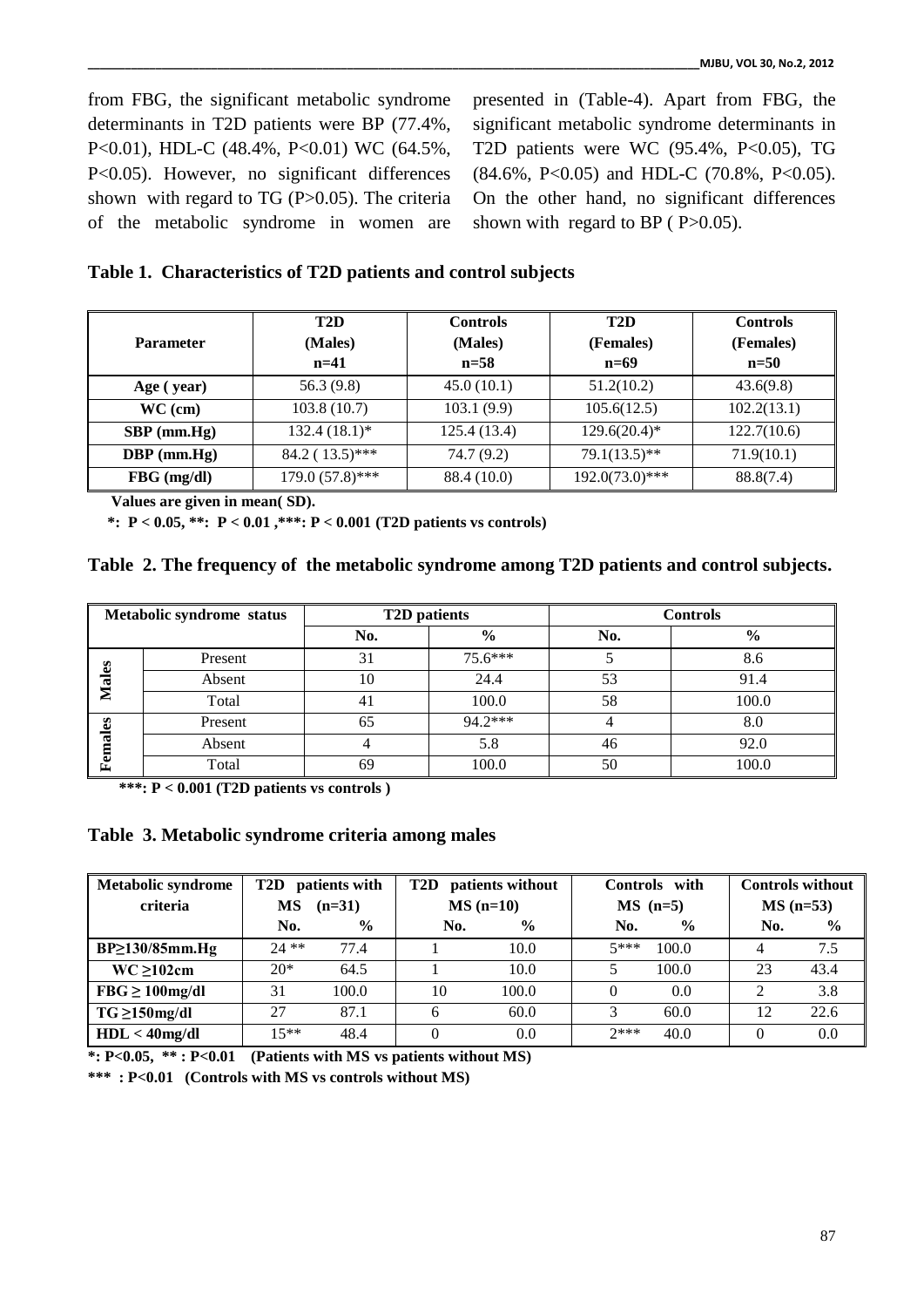| <b>Metabolic</b>       | patients with MS<br>T2D |               | patients without<br>T <sub>2</sub> D |               | Controls with |               | <b>Controls without</b> |               |
|------------------------|-------------------------|---------------|--------------------------------------|---------------|---------------|---------------|-------------------------|---------------|
| syndrome criteria      | $(n=65)$                |               | $MS(n=4)$                            |               | $MS(n=4)$     |               | $MS(n=46)$              |               |
|                        | No.                     | $\frac{0}{0}$ | No.                                  | $\frac{0}{0}$ | No.           | $\frac{6}{9}$ | No.                     | $\frac{6}{9}$ |
| $BP \geq 130/85$ mm.Hg | 46                      | 70.8          |                                      | 50.0          | $4***$        | 100.0         |                         | 2.2           |
| $WC \geq 88$ cm        | $62*$                   | 95.4          | ◠                                    | 50.0          |               | 100.0         | 40                      | 87.0          |
| $FBG \ge 100$ mg/dl    | 65                      | 100.0         |                                      | 100.0         | $\theta$      | 0.0           |                         | 0.0           |
| $TG \geq 150$ mg/dl    | $55*$                   | 84.6          |                                      | 25.0          | 4**           | 100.0         | Q                       | 19.6          |
| $HDL < 40$ mg/dl       | $46*$                   | 70.8          | $\Omega$                             | 0.0           | 0             | 0.0           |                         | 10.9          |

**Table 4. Metabolic syndrome criteria among females**

**\*: P<0.05 (Patients with MS vs patients without MS)**

**\*\*: P<0.01, \*\*\*: P<0.001 (Controls with MS vs controls without MS)**

#### **DISCUSSION**

Diabetes is the most significant metabolic disease as it leads to a broad spectrum of microvascular and macrovascular complications including end-stage vascular disease, cardiovascular damage and retinopathy. Consequently, a large burden is imposed on the national health system of countries all over the world.<sup>[17]</sup> T2D, which accounts for 90 per cent of all diabetes, has become one of the major causes of premature morbidity and mortality, mainly via the increased risk of cardiovascular disease which is responsible for up to 80 per cent of these deaths.<sup>[18]</sup> The clinical significance of the metabolic syndrome arises from its association with T2D and cardiovascular disease.<sup>[17]</sup> Metabolic syndrome in people with T2D, appear to confer a substantial additional health risks particularly cardiovascular risk over and above the sum of the risk associated with each single abnormality.<sup>[19]</sup> The present study revealed a remarkably higher frequency of the metabolic syndrome among T2D patients in either sex in comparison to their respective controls. Among diabetics, the frequency of the metabolic syndrome was even more higher among females than males. This could be explained by increased prevalence of obesity in women as a result of several cultural and social factors such us multiple pregnancies, high unemployment, over eating and physical inactivity.<sup>[20,21]</sup> These results are in agreement with the observation of others.<sup>[22-25]</sup> The higher frequency of the metabolic syndrome in T2D

patients reported in this study could be, at least partly, also attributed to stressful factors to which our patients are exposed to. Chronic psychosocial stress may lead to chronic excess cortisol, which in turn may play a role in the pathogenesis of the metabolic syndrome.<sup>[26]</sup> The present study demonstrated that the major metabolic syndrome determinants in T2D patients were BP, HDL-C and WC in males, and WC, TG and in females HDL-C respectively. Central obesity measured by WC was found by the present study to be a major determinant for the development of the metabolic syndrome among diabetic male and female patients. This could be due to sedentary life style and lack of physical activity. <sup>[27]</sup> This is in agreement with other studies.<sup>[24,28]</sup> It has been found that, among the five components of the ATP III criteria, waist circumference was the single most common parameter to likely meet the metabolic syndrome criteria.<sup>[29]</sup> Similarly, a low HDL-C level is also found to be a significant metabolic syndrome determinant in diabetic patients in either sex. Reduced HDL-C is a major independent cardiovascular risk factor of atherogenic dyslipidaemia, as HDL-C protects against an increase in TG or LDL-C levels.  $[30,31]$ The same finding was observed by others.  $[24,28]$ An elevated BP level was a significant metabolic syndrome determinant in T2D male patients, however it was non-significantly elevated among female patients. The insulin resistance can directly affect vascular signaling,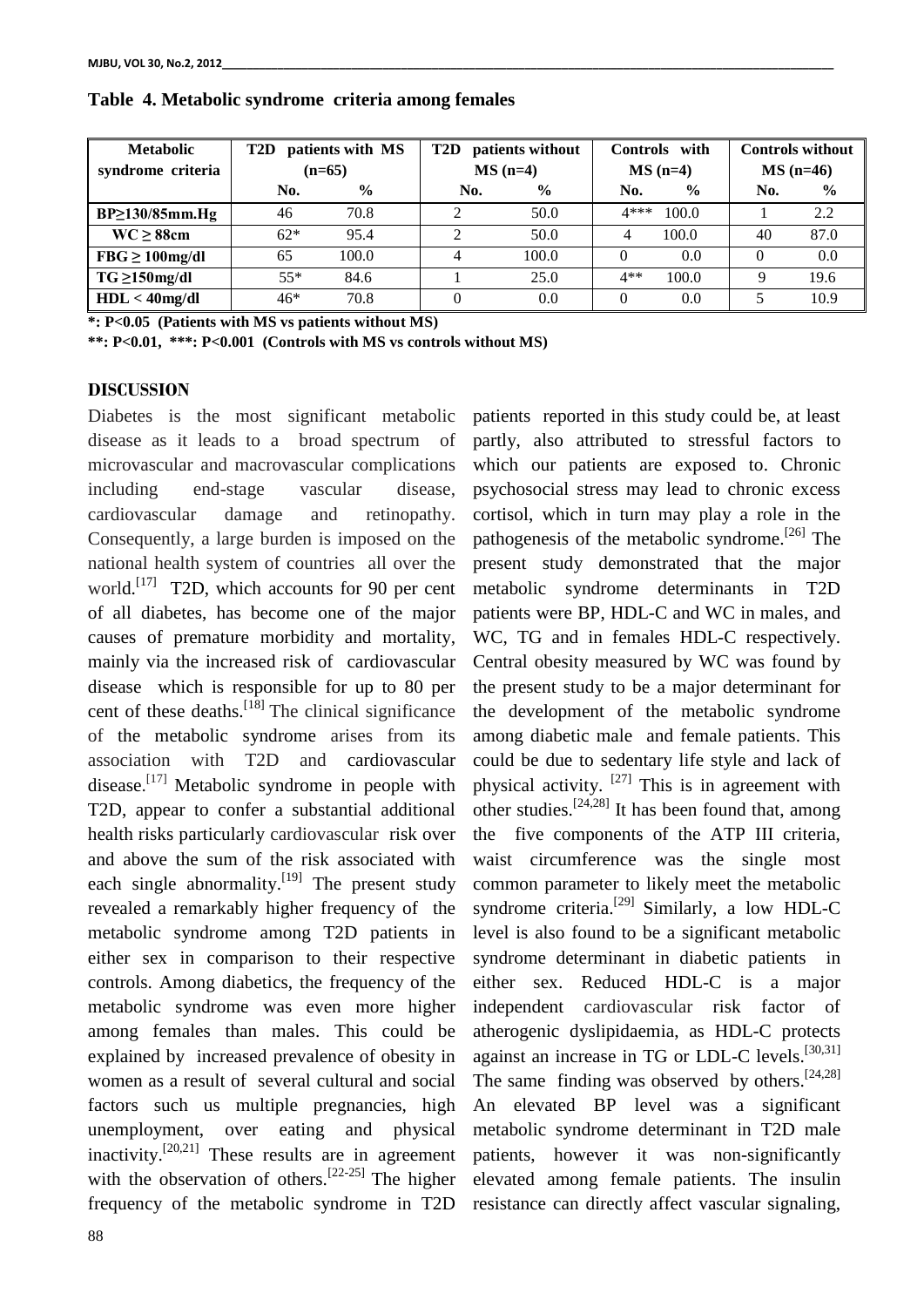eventually leading to proliferation of smooth muscle cells in the vessel wall and increased rates of intimal expansion and eventually a high  $BP^{[32]}$  This is in agreement with others.<sup>[24]</sup> In addition, obese people tend to have an elevated BP compared with lean people.<sup>[6]</sup> An elevated TG level was a significant determinant of the metabolic syndrome in diabetic female patients, however it was non-significantly higher among male patients with the metabolic syndrome. This observation is similar to that of others.  $[24,28]$  The high TG level in association with the metabolic syndrome could due to the presence of insulin resistance. Lipolysis in adipocytes is enhanced, plasma concentrations of free fatty are transported to liver and muscle. In the liver, some are oxidized, and most are re-esterified to form TG. At the same time, insulin drives lipogenesis in the liver directly. Elevated plasma glucose concentrations may also increase hepatic TG synthesis by providing the carbon skeleton for glycerol.<sup>[33]</sup> Furthermore, LDL particles occurs in association with the metabolic syndrome and atherogenic dyslipidaemia tend to be small and dense 6. and are more atherogenic.<sup>[34-36]</sup> It has been suggested that nondiabetic persons with the metabolic syndrome are at a substantial risk for the development of T2D. The risk of T2D is up to 5 fold higher in patients with the metabolic syndrome.<sup>[37]</sup> In addition, the greatest impact of T2D is the 2-4 times greater risk of coronary heart disease and cerebrovascular disease.<sup>[38]</sup> Furthermore, the more components of the metabolic syndrome that are accumulated, the higher is the cardiovascular mortality rate.<sup>[39]</sup> We conclude that patients with T2D have a distinctly high frequency of the metabolic syndrome. Thus, they are at a considerably risk of atherosclerotic cardiovascular disease and cerebrovascular disease, and their clinical complications.

### **ACKNOWLEDGEMENTS**

We are deeply grateful to Dr. Amani N. Mohamed, Department of Biochemistry, College of Medicine, University of Basrah for her kindful assistance throughout the study.

### **REFERENCES**

- **1. [Volek JS, Feinman RD.](http://www.ncbi.nlm.nih.gov/entrez/query.fcgi?cmd=Retrieve&db=PubMed&dopt=Abstract&list_uids=16288655) Carbohydrate restriction improves the features of Metabolic Syndrome. Metabolic Syndrome may be defined by the response to carbohydrate restriction. Nutr Metab 2005; 16; 2:31.**
- **2. Prevention CfDCa National Diabetes Fact Sheet: General information and national estimates on diabetes in the United States. In: Health and Human Services CfDCa ed, 2005.**
- **3. Reaven GM. Insulin resistance, the insulin resistance syndrome, and cardiovascular disease. Panminerva Med 2005; 47:201-210.**
- **4. Lebovitz HE. Type 2 diabetes: an overview. Clin Chem 1999; 45:1339-1345.**
- **5. Laaksonen DE, Lakka HM, Niskanen LK, Kaplan GA, Salonen JT, Lakka TA. Metabolic syndrome and development of diabetes mellitus: application and validation ofrecently suggested definitions of the metabolic syndrome in a prospective cohort study. Am J Epidemiol 2002; 156:1070-1077.**
- **6. Grundy SM. Obesity, metabolic syndrome, and cardiovascular disease. J Clin Endocrinol Metab 2004; 89: 2595-2600.**
- **7. Grundy SM, Brewer HB, Cleeman JI, et al. Definition of metabolic syndrome: Report of the national heart, lung, and blood institute/American heart association conference on scientific issues related to definition. Circulation 2004; 109: 433-438.**
- **8. Banaszewska B, Duleba AJ, Spaczynski RZ, Pawelczyk L. Lipids in polycystic ovary syndrome; Role of hyperinsulinemia and effects of metformin. Am J Obstet Gynaecol 2006; 194: 1266-1272.**
- **9. Carroll S, Dudfield M. What is the relationship between exercise and metabolic abnormalities? A review of the metabolic syndrome. Sport Med 2004; 34: 371-418.**
- **10. Lakka H, Laaksonen DE, Lakka TA, Niskanen LK, Kumpusalo E, Tuomilehto J, et al. The metabolic syndrome and total and cardiovascular disease mortality in middle-aged men. JAMA 2002; 288: 2709- 2716.**
- **11. Meigs JB. Metabolic syndrome: In search of a clinical role. Diabetes Care 2004; 27: 2761-2763.**
- **12. [Hoerger TJ,](http://www.ncbi.nlm.nih.gov/pubmed?term=%22Hoerger%20TJ%22%5BAuthor%5D) [Ahmann](http://www.ncbi.nlm.nih.gov/pubmed?term=%22Ahmann%20AJ%22%5BAuthor%5D) AJ. The impact of diabetes and associated cardiometabolic risk factors on members: strategies for optimizing outcomes. [J](javascript:AL_get(this,%20)  [Manag Care Pharm](javascript:AL_get(this,%20) 2008; 14( Suppl C): S2-S14.**
- **13. Ford ES, Giles WH, Dietz WH. Prevalence of metabolic syndrome among US adults: findings from the third National Health and Nutrition Examination Survey. JAMA 2002; 287: 356-359.**
- **14. Ford ES, Li C, Sattar N. Metabolic Syndrome and Incident Diabetes: Current state of the evidence. Diabetes Care 2008; 31: 1898-1904.**